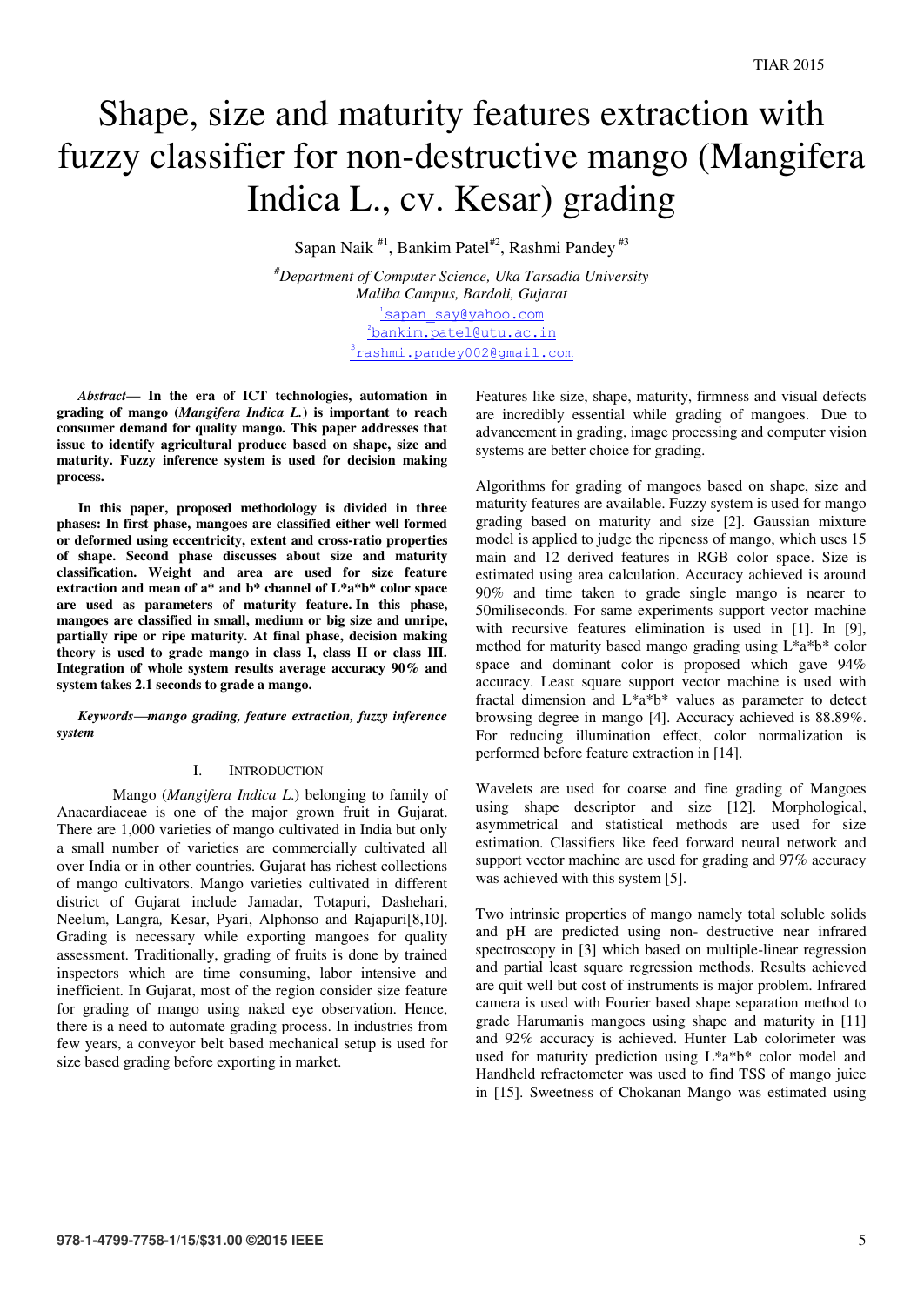HSB color space and Digital AR2008 Abbe refractometer and 95.67% accuracy achieved in [6].

Fuzzy system based mango grading using size, color and skin features is proposed in [7] which gives more than 80% accuracy. Size and color features based mango grading with fuzzy system is proposed by [8]. Dominant color method and area calculation are used in the study and 92.37% accuracy is achieved. Fuzzy expert system based mango grading is presented in [10] where disease, maturity and size are consider as parameter. Dominant density methods for disease and maturity prediction and area calculation for size are used. Proposed method gives 97.47% accuracy. Fruit grading system is proposed in [13] which uses support vector machine for size and shape features and uses fuzzy system to grade fruits. Size based grading using fuzzy logic and minimum entropy formulas were proposed in [16].

From the forgoing work it can be inferred that there is no relevant method for shape based grading. This paper presents solution to the problem face by mango industries as well shape feature is combined with size and color which makes system more efficient as compared to other methods. Paper is organized as methodology discussed in section II. Experimental results are shown in section III and at last work is concluded.

#### II. MATERIALS AND METHODS

Procedure for feature extraction and classification is divided into three phases as shown in fig.1, fig.2 and fig.3. In first phase mango fruit is classified as either well-shaped or deformed mango. Size and maturity features are used to classify mango and classification based on these features has been done in second phase and finally grading is done using decision making theory based on shape, size and maturity features.



Fig. 1. Shape feature extraction and classification



Fig. 2. Size and color feature extraction and classification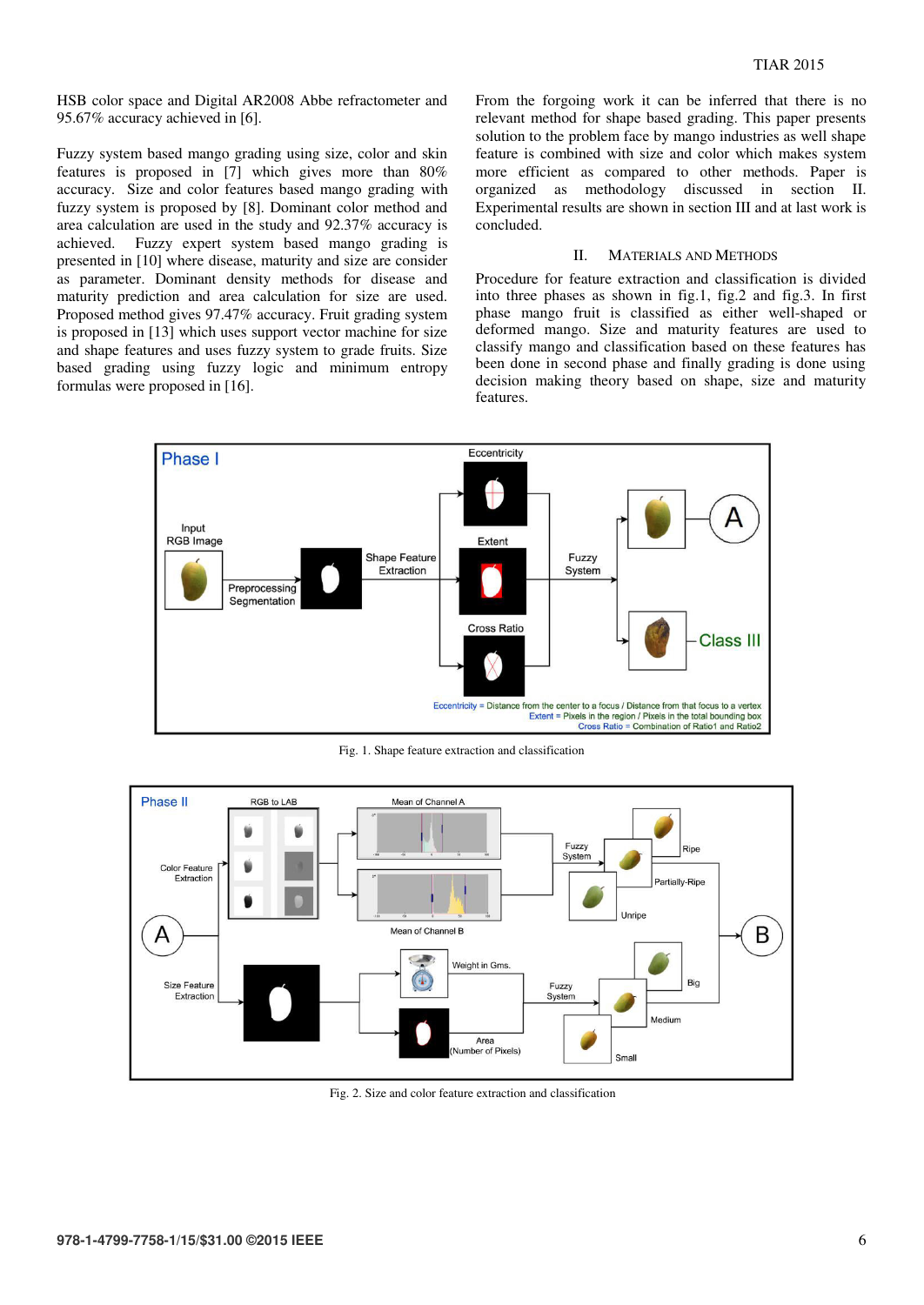

Fig. 3. Decision making process

In this cram, database of 900 images has been created using different views of 300 mango fruits. Three pictures from different views have been captured for each mango. Mangoes are evaluated using three key features based on size, shape and maturity by visual inspection expertise and is divided into three grades namely class I, class II and class III where class  $I = well$ shape ripe and partially ripe mango with big size, class  $II =$ well-shape unripe or partially ripe mango with small or medium size and class  $III =$  deformed shape mango. Among 300 mangoes, 160 mangoes are of grade class I, 113 are of grade class II and 27 are of class III. Images are captured by means of IPhone 4s camera from top position. Distance between camera and mango is 33 cm. For maintaining proper lighting and to get rid of shadow two focuses of 30 watts are used.

Captured images are in RGB color space having size of 2448 x 2448 pixels. First resizing of image has been performed and image is converted into 612x612 pixels for reducing computational time. Simple fix thresholding method is used for segmentation because white background is selected for all images. Holes get fill up for better segmentation and Median filter is applied for image smoothing.

In phase I, eccentricity, extent and cross-ratio parameters are used for shape feature extraction. Values of these three parameters are passed as input to fuzzy system and decision has been taken that the mango fruit is well shaped or deformed. Eccentricity of each mango fruit image is calculated manually. From our experiments, we get eccentricity of well-shaped mango in the range of 0.70 to 0.75. Extent is the ratio of total number of pixels in object region to total number of pixels in bounding box. Extent value is calculated manually for each mango fruit image. As extent is rotation variant, we get different extent value for different angle of mango fruit in image for same mango fruit. Below table summarize the ranges for well-shaped mangoes.

TABLE I : RANGE FOR EXTENT PARAMETER FOR SHAPE FEATURE EXTRACTION

|                 | Angle (degree)      | <b>Extent</b>     |
|-----------------|---------------------|-------------------|
| Well-<br>shaped | 0-44 and 180-224    | $0.7550 - 0.7825$ |
|                 | 45-89 and 225-269   | $0.6850 - 0.7150$ |
|                 | 90-134 and 270-314  | $0.7650 - 0.7950$ |
|                 | 135-179 and 315-359 | $0.6900 - 0.7100$ |

As shown in Fig.4. Eight points namely top-left (TL), top-right (TR), bottom-left (BL), bottom-right (BR), left-top (LT), leftbottom (LB), right-top (RT) and right-bottom (RB) are calculated first. From these points, new points namely P (from TL and LT),Q (from TR and RT),R (from RB and BR) and S (from LB and BL) are derived. Point P1 is derived from P and same way P2, P3 and P4 are derived from R, Q and S respectively. Centroid of the fruit is mid (mid\_x, mid\_y) point. Line1, Line2, Line 3 and Line 4 are derived by joining points P1 and mid, P2 and mid, P3 and mid and P4 and mid respectively. Finally ratio of Line1 to Line2 (Ratio1) and Line3 to Line4 (Ratio2) is calculated. Cross-ratio is combination of Ratio1 and Ratio2.



Fig. 4. Method for Cross-Ratio for shape feature extraction

Even cross-ratio is rotation variant so one need to keep angle of fruit in mind. While creating mango image database, we have measure weight and angle manually and using weighting machine and protractor respectively and stored into database. While coding and experiment, we have directly taken values from stored database. Manual experiments on each image give us below ranges for well-shaped mangoes. Mangoes outside these ranges are deformed shape mangoes.

Values of eccentricity, extent and cross-ratio are passed as input to fuzzy system and mango shape in terms of well or deformed is receives as output. When human knowledge needs to be integrated into the decision making process, Fuzzy Inference system represents high-quality approach. This helps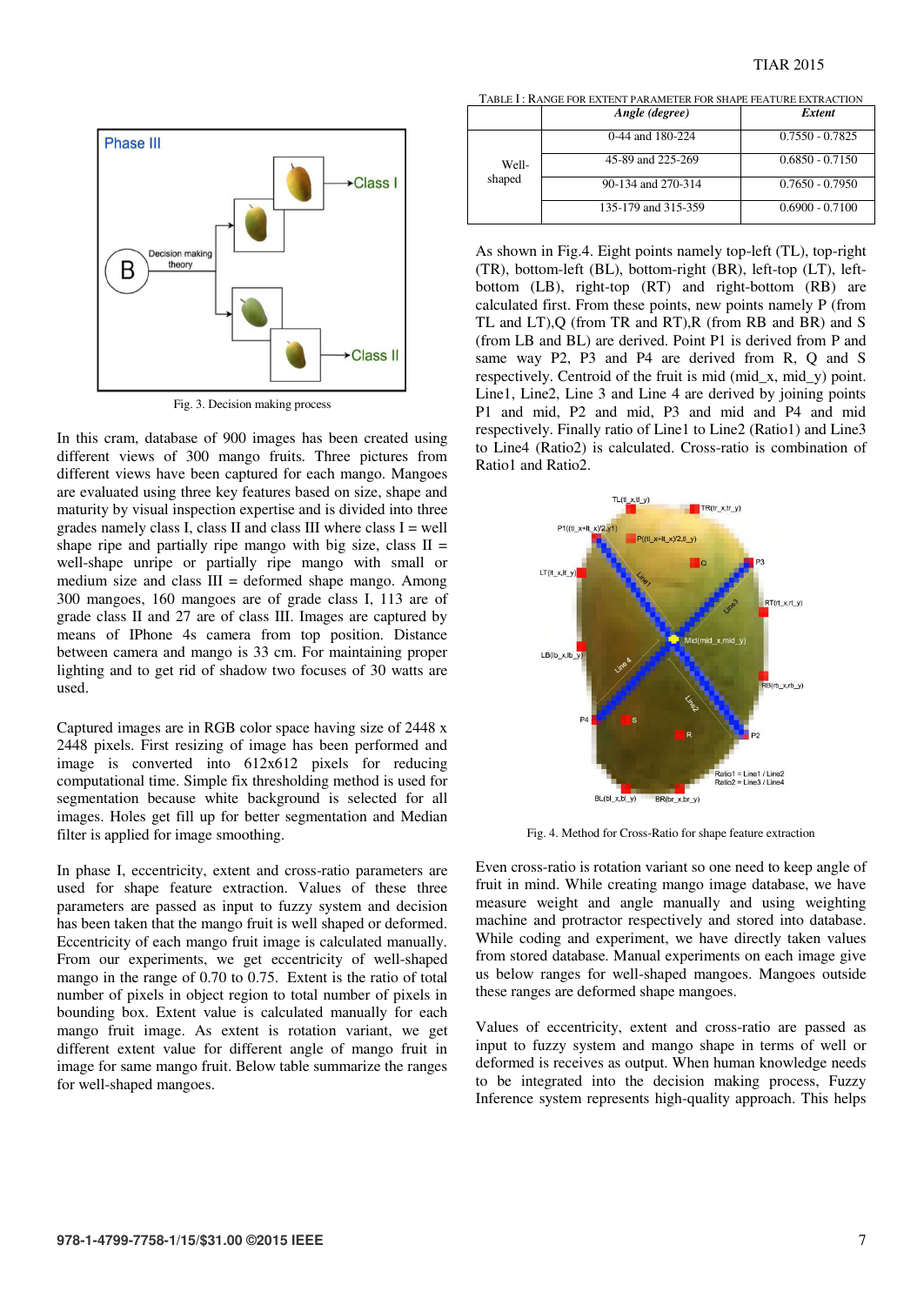to standardize the grading process. Fuzzy Inference system for grading of mango is implemented with MATLAB r2013b [20]. The Shape based fuzzy inference system is shown in fig.5.

TABLE II RANGE FOR CROSS-RATIO PARAMETER FOR SHAPE FEATURE EXTRACTION

|        | Angle (degree)      | Cross-ratio       |                                  |  |
|--------|---------------------|-------------------|----------------------------------|--|
|        |                     | Ratio 1           | Ratio2                           |  |
|        | 0-44 and 180-224    | $0.8500 - 0.8800$ | $0.8000 - 0.8700$                |  |
| Well-  | 45-89 and 225-269   | $0.7850 - 0.8500$ | $0.8900 - 0.9600$                |  |
| shaped | 90-134 and 270-314  | $0.9100 - 0.9500$ | $0.9200 - 0.9950$                |  |
|        | 135-179 and 315-359 | $0.9300 - 0.9850$ | $0.8000 - 0.86000.7$<br>to $0.9$ |  |



Fig. 5. Shape based FIS

The procedure consists of three key steps namely input and output of membership function editor, fuzzy rule in rule editor, rule and surface viewer.



Fig. 6 (a) Membership function for Input variable "Eccentricity" (b) Membership function for Input variable "Extent" (c) Membership function for Input variable "Cross-ratio" (d) Membership function for Output variable shape

Membership function of eccentricity, extent and cross-ratio and shape are shown in fig.6. Total 12 if-then-rules are created based on three inputs (eccentricity, extent and cross-ratio) and

one output (Shape). Examples of few fuzzy rules and result of defuzzification from rule viewer are shown in Table III.

| TABLE III FUZZY RULES AND DEFUZZIFICATION RESULTS FOR SHAPE FEATURE |  |
|---------------------------------------------------------------------|--|
|---------------------------------------------------------------------|--|

| <b>EXTRACTION</b>                                                                                                                        |                                                                                                                                       |  |  |
|------------------------------------------------------------------------------------------------------------------------------------------|---------------------------------------------------------------------------------------------------------------------------------------|--|--|
| <b>Fuzzy rules</b>                                                                                                                       |                                                                                                                                       |  |  |
| If (eccentricity is Well-Shaped) and<br>(extent is Well-Shaped) and (Cross-Ratio<br>is Well-Shaped) then (shape is Well-<br>Shaped $(1)$ | If (eccentricity is Well-Shaped) and<br>(extent is Deformed) and (Cross-Ratio<br>is Well-Shaped) then (shape is Well-<br>Shaped $(1)$ |  |  |
| If (eccentricity is Deformed) and (extent<br>is Well-Shaped) and (Cross-Ratio is<br>Deformed) then (shape is Deformed) (1)               | If (eccentricity is Deformed) and<br>(extent is Deformed) and (Cross-Ratio<br>is Well-Shaped) then (shape is<br>Deformed) (1)         |  |  |
| <b>Defuzzification Output</b>                                                                                                            | <b>Shape</b>                                                                                                                          |  |  |
| (Shape Output $> = 40$ ) & & (Shape<br>Output $< 80$ )                                                                                   | Well Shaped                                                                                                                           |  |  |
| Otherwise                                                                                                                                | Deformed                                                                                                                              |  |  |

Two parameters namely weight and area are used for finding size feature. Initially size feature is derived from individual parameter. Output of each parameter is passed as input to fuzzy system and achieved size as output by combining weight and area parameter.

For finding weight, weighting machine is used and stored into database as discussed before. Total Number of pixels is used as measure of area. For each mango, area is calculated and derived the range for small, medium and big mangoes in terms of number of pixels. Size classification based on weight and area parameters is as given in Table IV.

| TABLE IV. RANGE OF WEIGHT AND AREA PARAMETERS FOR SIZE FEATURE |
|----------------------------------------------------------------|
|----------------------------------------------------------------|

| <b>EXTRACTION</b> |              |                 |  |  |
|-------------------|--------------|-----------------|--|--|
| <i>Size</i>       | Weight (grm) | Area (pixels)   |  |  |
| Small             | < 210        | < 27000         |  |  |
| Medium            | $200 - 310$  | $26500 - 40500$ |  |  |
| Big               | > 300        | >40000          |  |  |

Initially statistical method based on radius signature as proposed in [5] was used for size feature extraction. For local radius, coefficient of variation at different points of fruit boundary is calculated in this method but it is rotation invariant, so determination of angle is major difficulty. Even this method does not provide proper classification range between small, medium and big fruit. We have not included this method in our final algorithm because we have concluded above shortcomings in this method from our experiments on our database. Another reason for not considering radius signature in final proposed method is, combination of area and weight parameters give 100% accuracy so adding one more parameter puts burden of extra execution time and not going to improve result accuracy.



Fig. 7. Size based FIS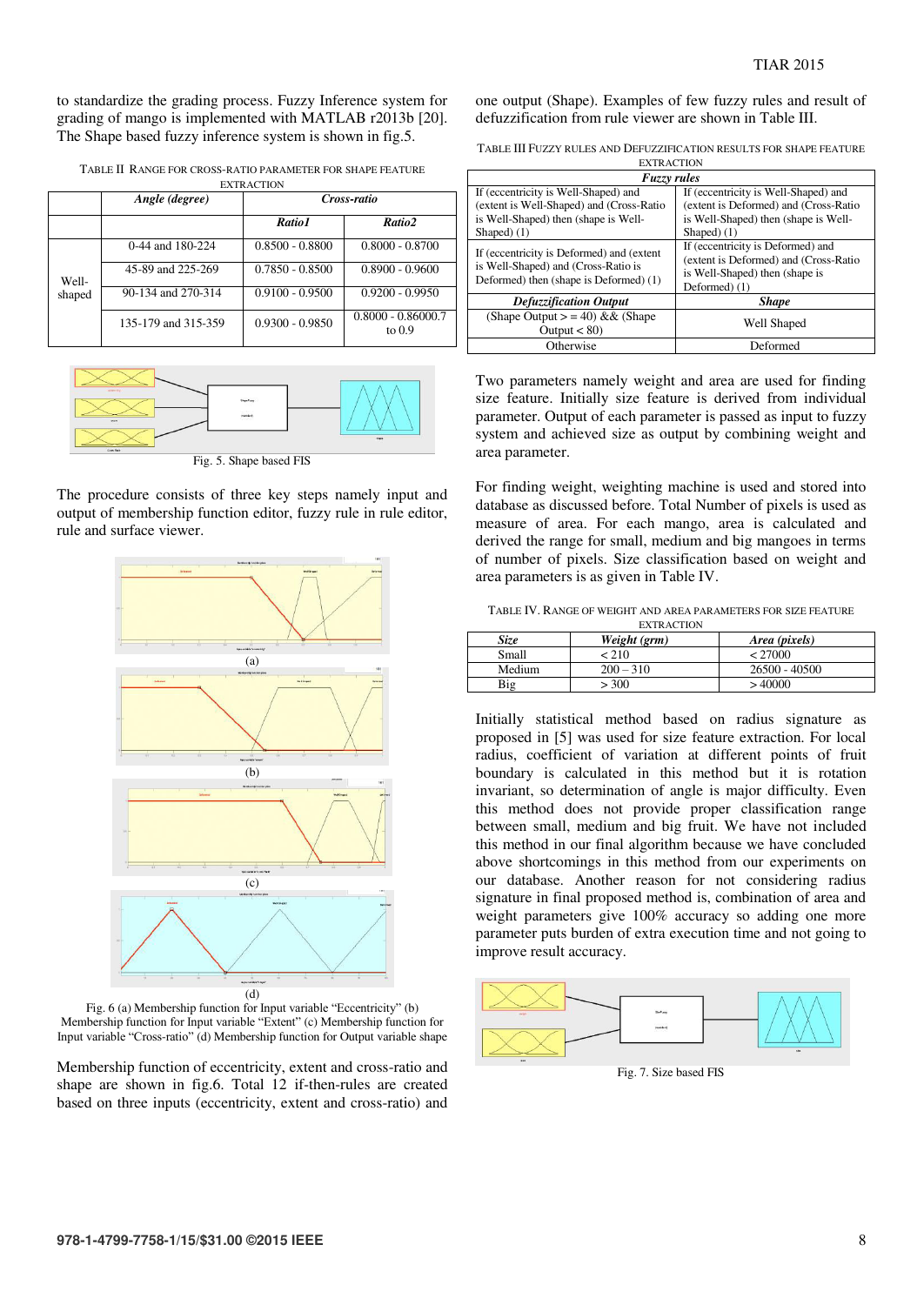

Fig. 8. (a) Membership function for Input variable "Weight" (b) Membership function for Input variable "Area" (c) Membership function for output variable Size

Both parameters are passed as input in fuzzy system and mango is classified in small, medium or big size. Same as Shape, Size based FIS and membership functions are shown in Fig.7 and Fig.8.

Total 8 if-then-rules are created. Examples of few fuzzy rules and result of defuzzification are shown in Table V.

TABLE V. FUZZY RULES AND DEFUZZIFICATION RESULTS FOR SIZE FEATURE EXTRACTION

| <b>Fuzzy Rules</b>                            |                                  |  |  |  |
|-----------------------------------------------|----------------------------------|--|--|--|
| If (weight is small) and (area is small) then | If (weight is medium) and (area  |  |  |  |
| $(size is small)$ (1)                         | is small) then (size is medium)  |  |  |  |
|                                               | (1)                              |  |  |  |
| If (weight is medium) and (area is big) then  | If (weight is big) and (area is  |  |  |  |
| $(size is medium)$ (1)                        | medium) then (size is big) $(1)$ |  |  |  |
| <b>Defuzzification Output</b>                 | Size                             |  |  |  |
| (Size Output $>$ = 0) && (Size Output < 33)   | Small                            |  |  |  |
| (Size Output $>$ = 33) && (Size Output $<$    | Medium                           |  |  |  |
| 68)                                           |                                  |  |  |  |
| (Size Output $>$ = 68) && (Size Output $<$    |                                  |  |  |  |
|                                               | Big                              |  |  |  |

RGB image is converted in LAB color space because Color analysis is very complex in RGB color space and human sight is more interested in major color of the image [17]. Mean of channel 'a' and channel 'b' is calculated. Maturity in terms of unripe partially ripe and ripe is classified based on values of channel 'a' and channel 'b'. Table VI shows the range of channel 'a' and channel 'b' for maturity.

Both parameters are passed as input in fuzzy system and mango is classified in Unripe, Partially Ripe or Ripe. Maturity based FIS and membership functions are shown in Fig.9 and Fig.10.

Total 8 if-then-rules are created. Examples of few fuzzy rules and result of defuzzification are shown in Table VII.

TABLE VI. RANGE OF MEAN OF CHANNEL A AND B FOR MATURITY FEATURE **EXTRACTION** 

| <b>Maturity</b> | Mean of Channel a | Mean of Channel b |
|-----------------|-------------------|-------------------|
| Unripe          | < 122             | < 162             |
| Partially Ripe  | $121 - 131$       | $160 - 172$       |
| Ripe            | >129              | >170              |

TABLE VII. FUZZY RULES AND DEFUZZIFICATION RESULTS FOR MATURITY FEATURE EXTRACTION

| <b>Fuzzy rules</b>                                                                    |                                                                                                |  |  |  |
|---------------------------------------------------------------------------------------|------------------------------------------------------------------------------------------------|--|--|--|
| If (color $a$ is unripe) and (color $b$ is<br>unripe) then (maturity is unripe) $(1)$ | If (color_a is partially) and (color_b<br>unripe) then (maturity<br>is<br>is<br>partially) (1) |  |  |  |
| If (color_a is ripe) and (color_b is<br>unripe) then (maturity is ripe) $(1)$         | If (color a is ripe) and (color b is<br>ripe) then (maturity is ripe) $(1)$                    |  |  |  |
| <b>Defuzzification Output</b>                                                         | <b>Maturity</b>                                                                                |  |  |  |
| (Maturity Output $> = 0$ ) & & (Maturity<br>Output $<$ 33)                            | Unripe                                                                                         |  |  |  |
| (Maturity Output $>$ = 33) && (Maturity<br>Output $< 68$ )                            | Partially Ripe                                                                                 |  |  |  |
| (Maturity Output $> = 68$ ) && (Maturity<br>Output $< 100$ )                          | Ripe                                                                                           |  |  |  |

Once size and maturity of well-shaped mango fruit is derived, grading will be done using decision making theory.



Fig. 9. Maturity based FIS



Fig.10. (a) Membership function for Input variable "Channel a" (b) Membership function for Input variable "Channel b" (c) Membership function for output variable maturity

### III. RESULTS AND DISCUSSION

Experiments are done in MATLAB r2013b 64 bit software for mac OS on mac book pro having 2.48 GHz with Intel i5 processor, 4GB RAM and 1 GB graphics card. Experiments are conducted on 900 images as mention before.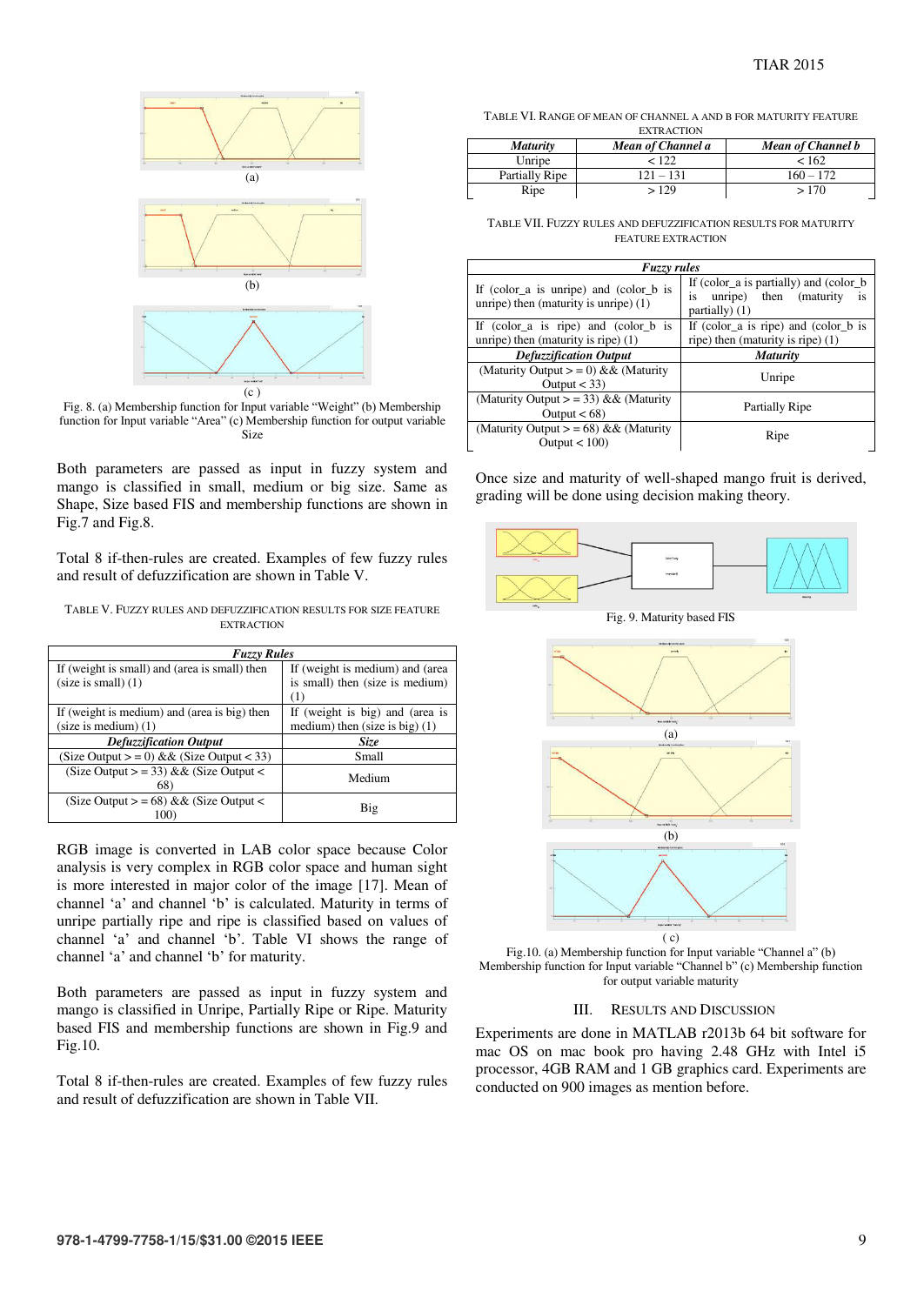In proposed method, three parameters namely eccentricity, extent and cross-ratio are used for shape feature extraction. Weight and area parameters are used for size feature extraction and mean of channel a and channel b of  $L^*a^*b^*$  color space is used for maturity feature extraction. Initially, features based on individual parameter are derived and afterwards features are derived by combining all parameters. Finally all features are combined to grade mango. Table VIII shows accuracy by individual parameter, Table IX shows comparison of accuracy by manual grading and proposed method based grading for shape, size, maturity features and overall grading. Table X shows class wise grading accuracy comparison for manual and proposed method.

TABLE VIII. ACCURACY OF PROPOSED METHOD USING INDIVIDUAL PARAMETER

| Parameter    | Accuracy<br>$\mathcal{C}_0$ | <b>Parameter</b> | Accuracy<br>$\%$ | <b>Parameter</b> | Accuracy<br>(%) |
|--------------|-----------------------------|------------------|------------------|------------------|-----------------|
| Eccentricity | 90                          | Weight           | 97               | Channel a        | 98              |
| Extent       | 81                          | Area             | 96               | Channel b        | 70              |
| Cross-ratio  | 80                          |                  |                  |                  |                 |

TABLE IX. COMPARISON OF ACCURACY BY MANUAL GRADING AND PROPOSED **METHOD** 

|                                                                              | $Accuracy(\% )$ |                    | Time taken for one<br>mango(Seconds) |                    |
|------------------------------------------------------------------------------|-----------------|--------------------|--------------------------------------|--------------------|
| <b>Feature</b>                                                               | manual          | proposed<br>method | manual                               | proposed<br>method |
| <b>Shape</b>                                                                 | 96              | 92                 | 1.1                                  | 1.4                |
| <i>Size</i>                                                                  | 95.5            | 96                 | 1.3                                  | 1.2.               |
| <b>Maturity</b>                                                              | 94              | 93.5               | 1.5                                  | 1.2                |
| <b>Grading</b> (Combination<br>of shape, size and color<br><i>features</i> ) | 91              | 90                 | 3.0                                  | 2.1                |

TABLE X. COMPARISON OF CLASS WISE GRADING ACCURACY COMPARISON

| FOR MANUAL AND PROPOSED METHOD                                         |    |    |    |  |
|------------------------------------------------------------------------|----|----|----|--|
| Class $H(\% )$<br>Class $I(\% )$<br>Class $III(\% )$<br><b>Grading</b> |    |    |    |  |
| <b>Manual</b>                                                          | 96 | Q1 | 86 |  |
| <b>Proposed method</b>                                                 | ററ | 90 | 88 |  |

Above table shows accuracy of classification in terms of true positive based on grading which means a fruit belongs to particular class is actually classified in the same class.

## IV. CONCLUSION

In these study three features namely shape size and maturity are used for mango fruit grading. Fuzzy systems are used for individual feature extraction and decision making theory used for combining features. 96% accuracy for size feature, 92% accuracy for shape feature and 93.5% accuracy for maturity are achieved while considering individual feature. In grading using the combination of all these three featured, we have achieved 90% of accuracy.

Time taken to grade one mango is 2.1 seconds. As we can see from the results that while considering single feature at a time, manual grading is performed well in terms of accuracy as well as time but when multiple features are considered, our proposed method performed well. Our observation is, after

manual grading of 250 mangoes expert speed and accuracy of grading get degraded. The result is highly depends on segmentation and lighting conditions. Weight parameter for size feature is measure manually so software solution can be developed for the same. Reducing grading time and maintaining accuracy is major challenge. This system can be easily adapted for grading other kind of mangoes like, Rajapuri, Alphonso, and Pyari.

#### V. ACKNOWLEDGMENT

Authors gratefully acknowledge the Uka Tarsadia University for financial assistance under research promotion scheme (UTU/RPS/1404(5-5)/2014-15). Authors would like to thank vishal zaveri for making of illustrative figures and content. Authors would like to express thanks to all experts for verification and evaluation of mangoes. Mangoes are collected from the farms of Amalsad village near Navsari, Gujarat. Authors would also like to thank the owner of mango farm for providing mangoes for creating database and experiment purpose.

#### VI. REFERENCES

- [1] Nandi, Chandra Sekhar, Bipan Tudu, and Chiranjib Koley. "An automated machine vision based system for fruit sorting and grading." Sensing Technology (ICST), 2012 Sixth International Conference on. IEEE, 2012.
- [2] Nandi, C. S., B. Tudu, and C. Koley. "Machine Vision Based Techniques for Automatic Mango Fruit Sorting and Grading Based on Maturity Level and Size."Sensing Technology: Current Status and Future Trends II. Springer International Publishing, 2014. 27-46.
- [3] Jha S. et al., "Non-destructive prediction of sweetness of intect mango using near infrared spectroscopy," Scientia Horticulturae, 138 (2012): 171-175.
- [4] Hong Z. and Lu H., "A least-squares support vector machine (LS-SVM) based on fractal analysis and CIELab parameters for the detection of browning degree on Mango (Mangifera indica L.)," Computers and Electronics in Agriculture, vol. 83, pp. 47- 51, January, 2012.
- [5] Khoje, Suchitra, and Shrikant Bodhe. "Comparative Performance Evaluation of Size Metrics and Classifiers in Computer Vision based Automatic Mango Grading." International Journal of Computer Applications 61.9 (2013): 1-7.
- [6] Khairunniza-Bejo, Siti, and Syahidah Kamarudin. "Chokanan Mango Sweetness Determination Using HSB Color Space."Computational Intelligence, Modelling and Simulation (CIMSiM), 2011 Third International Conference on. IEEE, 2011.
- [7] Razak1, Tajul Rosli B., Mahmod B. Othman, and Mohd Nazari bin Abu Bakar. "Mango Grading By Using Fuzzy Image Analysis, International Conference on Agricultural, Environment and Biological Sciences (ICAEBS'2012) May, 2012
- [8] Pandey, R.; Gamit, N.; Naik, S., "Non-destructive quality grading of mango (Mangifera Indica L) based on CIELab colour model and size," Advanced Communication Control and Computing Technologies (ICACCCT), 2014 International Conference on , vol., no., pp.1246,1251, 8-10, May2014.
- [9] Sapan Naik and Bankim Patel," CIELab based color feature extraction for maturity level grading of Mango (Mangifera Indica L.)", National journal of system and information technology (0974-3308), 2014
- [10] Rashmi Pandey,Nikunj gamit, Roma marfatia,"Non-destructive method for mango (Mangifera Indica L.) disease sevrity assesment using fuzzy expert system", ERCICA 2014,August 2014.
- [11] Fatinul S. et al.,"Bio-inspired vision fusion for quality assessment of Harumanis mangoes," Third international conference on intelligent systems modeling and simulation, 2012,317-324.